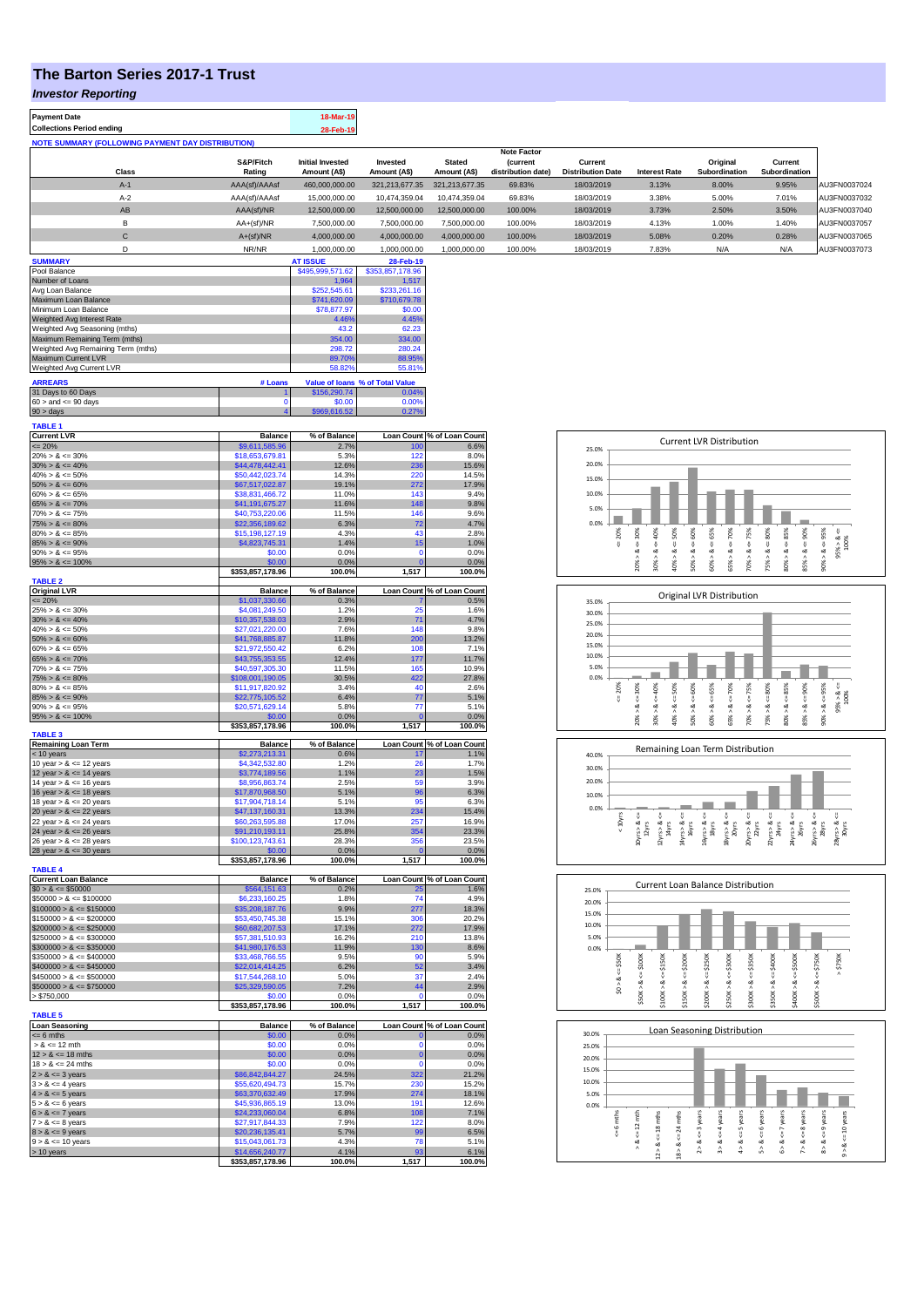# **The Barton Series 2017-1 Trust**

## *Investor Reporting*

| <b>Payment Date</b><br><b>Collections Period ending</b>                   |                                     | 18-Mar-19<br>28-Feb-19 |                   |                                    |
|---------------------------------------------------------------------------|-------------------------------------|------------------------|-------------------|------------------------------------|
| <b>TARLE 6</b>                                                            |                                     |                        |                   |                                    |
| Postcode Concentration (top 10 by value)<br>2650                          | <b>Balance</b><br>\$7,621,210.27    | % of Balance<br>2.2%   | 31                | Loan Count % of Loan Count<br>2.4% |
| 5108                                                                      | \$6,295,213.07                      | 1.8%                   | 37                | 2.4%                               |
| 2914                                                                      | \$6,244,761.84                      | 1.8%                   | 18                | 1.2%                               |
| 2905                                                                      | \$6,188,196,25                      | 1.7%                   | 23                | 1.5%                               |
| 6210<br>2615                                                              | \$6,153,937.59                      | 1.7%                   | 32<br>25          | 2.1%<br>1.6%                       |
| 2602                                                                      | \$5,977,392.40<br>\$5,588,053.55    | 1.7%<br>1.6%           | 20                | 1.3%                               |
| 5109                                                                      | \$5,345,237.64                      | 1.5%                   | 29                | 1.9%                               |
| 2617                                                                      | \$5,027,531.27                      | 1.4%                   | 17                | 1.1%                               |
| 6208                                                                      | \$4,310,772.87                      | 1.2%                   | 15                | 1.0%                               |
| <b>TABLE 7</b>                                                            |                                     |                        |                   |                                    |
| <b>Geographic Distribution</b>                                            | <b>Balance</b>                      | % of Balance           |                   | Loan Count % of Loan Count         |
| <b>Australian Capital Territory</b>                                       | \$61,913,448.72                     | 17.5%                  | 234               | 15.4%                              |
| New South Wales                                                           | \$56,421,586.95                     | 15.9%                  | 234               | 15.4%                              |
| Northern Territory                                                        | \$936,447.63                        | 0.3%                   |                   | 0.3%                               |
| Queensland<br>South Australia                                             | \$11,207,003.82<br>\$145,147,359.46 | 3.2%<br>41.0%          | 45<br>704         | 3.0%<br>46.4%                      |
| Tasmania                                                                  | \$743.296.62                        | 0.2%                   | 2                 | 0.1%                               |
| Victoria                                                                  | \$9,358,200.58                      | 2.6%                   | 34                | 2.2%                               |
| Western Australia                                                         | \$68,129,835.18                     | 19.3%                  | 260               | 17.1%                              |
|                                                                           | \$353,857,178.96                    | 100.0%                 | 1,517             | 100.0%                             |
| <b>TABLE 8</b><br>Metro/Non-Metro/Inner-City                              | <b>Balance</b>                      | % of Balance           |                   | Loan Count % of Loan Count         |
| Metro                                                                     | \$277,736,030.96                    | 78.5%                  | 175               | 77.5%                              |
| Non-metro                                                                 | \$75,220,651.07                     | 21.3%                  | 338               | 22.3%                              |
| Inner city                                                                | \$900,496.93                        | 0.3%                   |                   | 0.3%                               |
| TABLE <sub>9</sub>                                                        | \$353,857,178.96                    | 100.0%                 | 1,517             | 100.0%                             |
| <b>Property Type</b>                                                      | <b>Balance</b>                      | % of Balance           |                   | Loan Count % of Loan Count         |
| <b>Residential House</b>                                                  | \$324,024,659.19                    | 91.6%                  | 1379              | 90.9%                              |
| <b>Residential Unit</b>                                                   | \$27,002,423,42                     | 7.6%                   | 126               | 8.3%                               |
| Rural<br>Semi-Rural                                                       | \$195,296.17<br>\$0.00              | 0.1%<br>0.0%           | n                 | 0.1%<br>0.0%                       |
| <b>High Density</b>                                                       | \$2,634,800.18                      | 0.7%                   | 11                | 0.7%                               |
|                                                                           | \$353,857,178.96                    | 100.0%                 | 1,517             | 100.0%                             |
| TABLE 10                                                                  |                                     |                        |                   |                                    |
| <b>Occupancy Type</b>                                                     | <b>Balance</b>                      | % of Balance           | <b>Loan Count</b> | % of Loan Count<br>80.9%           |
| Owner Occupied<br>Investment                                              | \$289,811,304.45<br>\$64,045,874.51 | 81.9%<br>18.1%         | 1228<br>289       | 19.1%                              |
|                                                                           | \$353,857,178.96                    | 100.0%                 | 1,517             | 100.0%                             |
| TABLE 11                                                                  |                                     |                        |                   |                                    |
| <b>Employment Type Distribution</b>                                       | <b>Balance</b>                      | % of Balance<br>2.5%   | 37                | Loan Count % of Loan Count         |
| Contractor<br>Pay-as-you-earn employee (casual)                           | \$8,738,361.20<br>\$14,735,843.83   | 4.2%                   | 68                | 2.4%<br>4.5%                       |
| Pay-as-you-earn employee (full time)                                      | \$271,732,813.36                    | 76.8%                  | 1130              | 74.5%                              |
| Pay-as-you-earn employee (part time)                                      | \$25,792,809.77                     | 7.3%                   | 123               | 8.1%                               |
| Self employed                                                             | \$13,846,942.50                     | 3.9%                   | 62                | 4.1%                               |
| No data                                                                   | \$19.010.408.30                     | 5.4%                   | 97                | 6.4%                               |
| Director                                                                  | \$0.00                              | 0.0%                   | $\mathbf{0}$      | 0.0%                               |
| <b>TABLE 12</b>                                                           | \$353,857,178.96                    | 100.0%                 | 1,517             | 100.0%                             |
| <b>LMI Provider</b>                                                       | <b>Balance</b>                      | % of Balance           |                   | Loan Count % of Loan Count         |
| OBE                                                                       | \$325,860,465.88                    | 92.1%                  | 1417              | 93.4%                              |
| Genworth                                                                  | \$27,996,713.08                     | 7.9%                   | 100               | 6.6%                               |
| TABLE 13                                                                  | \$353,857,178.96                    | 100.0%                 | 1,517             | 100.0%                             |
| <b>Arrears</b>                                                            | <b>Balance</b>                      | % of Balance           |                   | Loan Count % of Loan Count         |
| $= 0$ days                                                                | \$341,984,466.48                    | 96.6%                  | 1474              | 97.2%                              |
| $0 >$ and $\leq 30$ days                                                  | \$10,746,805.22                     | 3.0%                   | 38                | 2.5%                               |
| $30 >$ and $\leq 60$ days                                                 | \$156,290.74                        | 0.0%                   | 1                 | 0.1%                               |
| $60 >$ and $\leq 90$ days                                                 | \$0.00<br>\$969,616,52              | 0.0%                   | $\overline{0}$    | 0.0%                               |
| 90 > days                                                                 | \$353,857,178.96                    | 0.3%<br>100.0%         | 1,517             | 0.3%<br>100.0%                     |
| TABLE <sub>14</sub>                                                       |                                     |                        |                   |                                    |
| <b>Interest Rate Type</b>                                                 | <b>Balance</b>                      | % of Balance           |                   | Loan Count % of Loan Count         |
| Variable                                                                  | \$262,123,484.72                    | 74.1%<br>25.9%         | 1144<br>373       | 75.4%                              |
| Fixed                                                                     | \$91,733,694.24<br>\$353,857,178.96 | 100.0%                 | 1,517             | 24.6%<br>100.0%                    |
| TABLE <sub>15</sub>                                                       |                                     |                        |                   |                                    |
| <b>Weighted Ave Interest Rate</b>                                         | Balance                             | <b>Loan Count</b>      |                   |                                    |
| <b>Fixed Interest Rate</b>                                                | 4.33%                               | 373                    |                   |                                    |
| <b>TABLE 16</b>                                                           |                                     |                        |                   |                                    |
| Foreclosure, Claims and Losses (cumulative)                               | <b>Balance</b>                      | Loan Count             |                   |                                    |
| Properties foreclosed                                                     | \$0.00<br>\$0.00                    | Ò                      |                   |                                    |
| Claims submitted to mortgage insurers<br>Claims paid by mortgage insurers | \$0.00                              | $\overline{0}$         |                   |                                    |
| loss covered by excess spread                                             | \$0.00                              | Ō                      |                   |                                    |
| Amount charged off                                                        | \$0.00                              | $\overline{0}$         |                   |                                    |

Please note: Stratified data excludes loans where the collateral has been sold and there is an LMI claim pending.